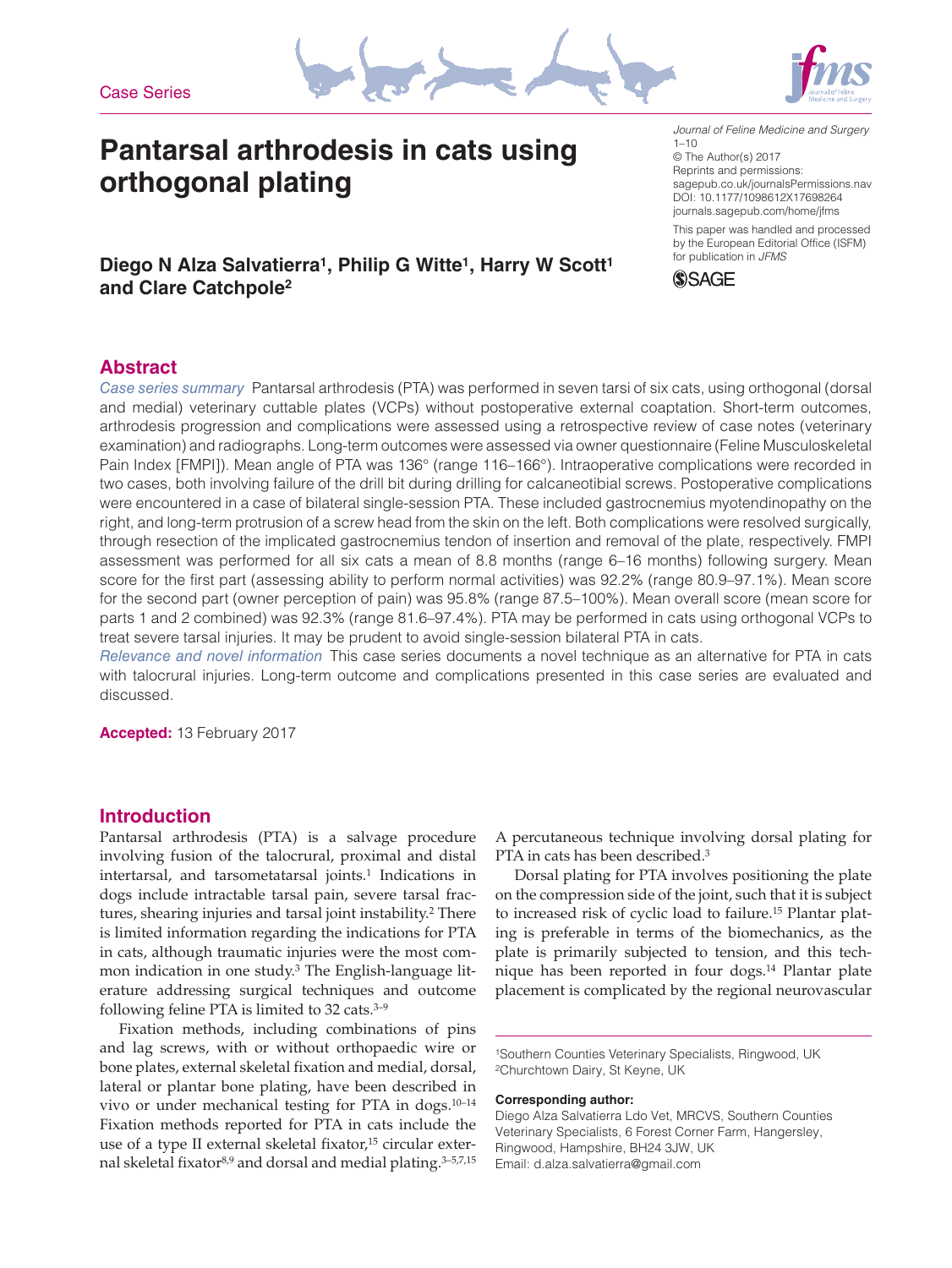structures,<sup>16</sup> and has remained unpopular. Various plates for dorsal application have been reported, including locking compression plate and dynamic compression plate (DCP),<sup>4,7</sup> 2.7/2.0 mm hybrid DCP,<sup>5</sup> 2.0/2.7 mm stacked veterinary cuttable plates (VCPs),<sup>6</sup> 2.4 mm locking reconstruction plate (Unilock; Synthes)<sup>15</sup> and a precontoured feline dorsal PTA plate (Feline Dorsal Pantarsal Arthrodesis Plate; Veterinary Instrumentation).3 A 2.0/2.7 hybrid PTA plate with a 120° bend for medial or lateral application is also available (2.0/2.7 Feline Pantarsal plate Right/Left 120°; Veterinary Instrumentation), although we are unaware of any published reports using this implant.

Medial plating is preferred for tibial fracture repair because the approach is simple on this side.17 Additionally, medial plating of tibial fractures may improve biomechanics in comparison with dorsal plating as the implant is edge-loaded, increasing the area moment of inertia and resistance to bending forces, $14$ which may be applicable to PTAs. Application of a medial plate for PTA has been tested in vitro,<sup>12</sup> and is reported in dogs and in cats using 2.0 mm or 2.4 mm locking reconstruction plates (Unilock; Synthes).<sup>11,15</sup>

The use of VCPs in small animal fractures was first described by Brüse et al in 1989.18 Several manufacturers currently market VCPs of varying dimensions and characteristics. Despite the differences between the various VCPs, their advantages include that they are versatile, inexpensive and readily available.19 Benefits of VCPs specifically for PTA in cats include that they are easy to contour and cut, and thus may be adapted to the anatomy of the individual. The high hole density allows for multiple screw placement and positioning such as to maximise purchase in small tarsal and, particularly, metatarsal bones. Additionally, their low profile minimises tension in the soft tissues during closure.20 However, as a result they are relatively weak in bending.<sup>20</sup> The use of VCPs has been reported for dorsal stabilisation of PTA in two cats, one involving further tension band wire fixation and one involving stacked plates.<sup>6</sup>

In view of the advantages of VCPs, we consider their use for this procedure appropriate. However, there were concerns that the use of a single VCP (medial or dorsal) may result in excessive plate strain such that there would be a risk of plate failure. Reported techniques for reducing plate strain include increasing the size of the implant, combining with an intramedullary implant and stacked or orthogonal plating.21–23 External coaptation has also been recommended to reduce plate strain in canine pan carpal arthrodesis and PTA;<sup>24–26</sup> however, high rates of complications have been reported with external coaptation performed to augment canine and feline PTA.11,13,26–28 In one study of orthopaedic cases managed using external coaptation, cast-associated soft tissue injury complications were documented in 63% of cases, 40% of which

required veterinary intervention.29 Intramedullary pinning has been suggested for augmentation of PTA;<sup>30</sup> however, this implant only augments the talocrural joint fixation and there is the potential for migration of a smooth intramedullary pin in the early postoperative period. Orthogonal plating has not been described for canine or feline PTA, to our knowledge. We hypothesised that combined medial and dorsal orthogonal plating using VCPs would be possible for PTA in cats and would provide sufficient stability for bone union in the absence of external coaptation. This report documents the surgical technique and outcomes of six cats (seven tarsi) treated by PTA stabilised with combined medial and dorsal VCPs.

#### **Case series description**

Surgical records of two surgeons from February 2012 to January 2015 were searched for cases of feline PTA performed using orthogonal VCP application without postoperative external coaptation. Inclusion criteria included cats undergoing PTA and with long-term telephone follow-up. Data collected included breed, age, sex, body weight, indication for arthrodesis, number and size of screws used, orientation of tibiocalcaneal or calcaneotibial screw, type of bone graft, postoperative management, and incidence and nature of any complications. Preoperative radiographs were reviewed for assessment of the initial injuries, and postoperative radiographs were reviewed for tarsocrural angle, number of screws placed, and percentage of the tibial and metatarsal length engaged with the fixation. Follow-up radiographs were reviewed for progression of arthrodesis and for implantrelated complications. Clinical notes were also reviewed for any reported complications.

The VCPs used in this case series were 2.0 mm cuttable (dorsal) and 2.0 mm cuttable malleable (medial) plates (Veterinary Cuttable Plates; Veterinary Instrumentation). Both plates are of 5.0 mm width and 1.4 mm thickness, with a 5.0 mm hole-to-hole distance. The 2.0 mm cuttable malleable plate is a notched version, permitting contouring in a third plane.

Long-term outcome (>6 months after surgery) was assessed by owner questionnaire (Feline Musculoskeletal Pain Index [FMPI])<sup>31</sup> by telephone and email communication. The FMPI questionnaire is divided in two parts. The first is an assessment of the cat's ability to perform 17 normal activities (rated on a Likert scale from 'normal' to 'not at all'), with an option to select 'don't know or not applicable'. The second part of the questionnaire asks owners to rate their cat's level of pain on a standardised 100 mm visual analogue scale (VAS). Owner ratings were converted to scores ranging from  $0-4$  for each item  $(0 =$ not at all;  $4 = normal$ ). VAS scores were calculated by measuring (in mm) from the start (zero point) to the owner's mark, with 4 indicating 'no pain'. The range of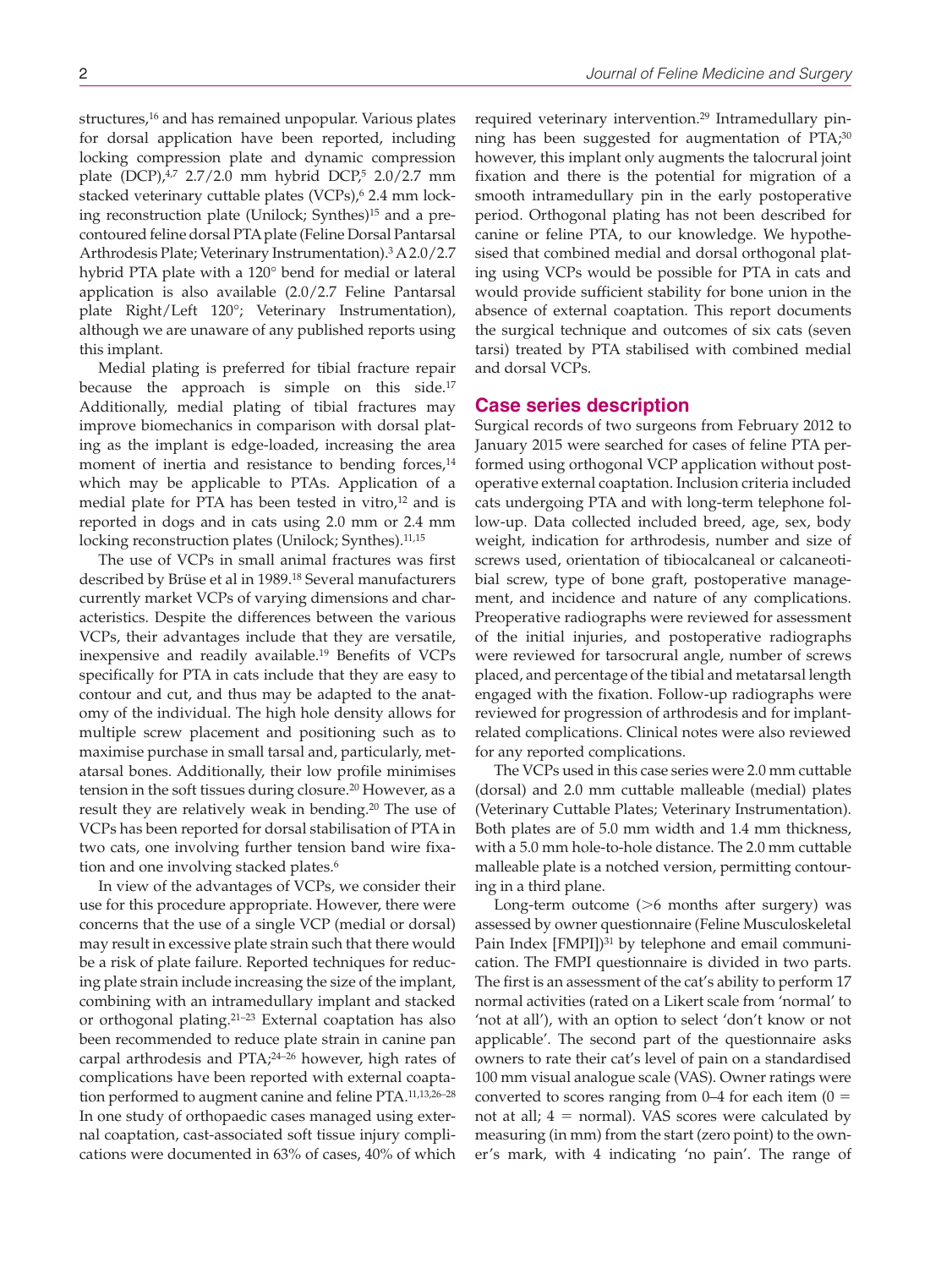possible scores was 0–68 for items 1–17 and 0–4 each of the final two questions. FMPI scores were converted to percentages and are given for part 1, part 2 and an 'overall score' as a mean score for parts 1 and 2 combined. An excellent outcome was defined as a score within the range of 75–100%, a good outcome was defined as having a score between 50% and 74%, and a suboptimal function was defined as having a score <50%.

#### *Procedure*

All cats were premedicated with 0.03 mg/kg intramuscular (IM) acepromazine (ACP injection; Novartis) and 0.2 mg/kg IM methadone (Comfortan; Dechra Veterinary Products). Anaesthesia was induced with 4 mg/kg intravenous (IV) propofol (Propflo; Abbott Laboratories) and maintained with inhaled isoflurane in oxygen (Isoflo; Abbott Laboratories). Cefuroxime (Zinacef; GlaxoSmith-Kline) was given before surgery and intraoperatively 15 mg/kg IV initially, and thereafter at 10 mg/kg IV at 90 min intervals throughout surgery. Cefuroxime was continued for 24 h postoperatively at 10 mg/kg q8h; after these 24 h cephalexin (Ceporex; Galen Craigavon) was administered at 15–20 mg/kg q12h orally for 7 days. Postoperative analgesia involved intermittent IM methadone (0.1–0.3 mg/kg) as necessary, according to pain assessment. Meloxicam (Metacam; Boeringer Ingelheim) was administered at 0.2 mg/kg subcutaneously on the day of surgery followed by 0.05 mg/kg/day orally starting 24 h after surgery for 10 days.

Cats were positioned in dorsal recumbency. The limb was free-draped. Neither an antimicrobial incise drape/ adhesive film nor tourniquet were used. A craniomedial approach to the tarsus was made with a curved incision, encompassing the distal third of the tibia, the tarsus and half the length of the metatarsus. The subcutaneous and crural fasciae were incised and retracted with the skin; the second tarsometatarsal, centrodistal and proximal intertarsal joints were exposed medially and articular cartilage was removed with a pneumatic high-speed burr from all the abovementioned joints. Articular cartilage from the talocrural joint was removed in the same way, reaching the joint with the burr by the craniodorsal aspect involving release of the tarsal extensor retinaculum and retraction of the tendons of the long digital extensor and cranial tibial muscles. Debrided joint spaces were lavaged thoroughly with sterile saline and packed with feline demineralised bone matrix allograft (Veterinary Tissue Bank).

The dorsal plate was placed first in order to avoid varus or valgus misalignment. A 2.0 mm cuttable plate was contoured to the cranial tibia, dorsal tarsus and dorsal third metatarsal bone, aiming for a tarsal angle between  $100^{\circ}$  and  $125^{\circ}$ , as recommended.<sup>1,32</sup> Intraoperative angle measurements were made using a sterile goniometer or a Kirschner wire pre-bent to the

appropriate angle and sterilised. A 2.0 mm cuttable malleable plate was contoured to the medial tibia, tarsus and metatarsus. Screws in the tibia were always 2.0 mm cortical, and screws in the tarsus and metatarsus were 1.5 mm cortical or occasionally 2.0 mm cortical. Screw placement aimed to achieve at least two bicortical screws per plate in the tibia, two bicortical screws per plate in the metatarsus and at least one screw per plate engaging tarsal bones. A single 2.0 mm cortical screw was also placed through an appropriate screw hole in the dorsal plate engaging the distal tibia from cranial to caudal and the proximal calcaneus obliquely from dorsal to plantar. An attempt was made to span at least the distal third of the tibia and the proximal third of the metatarsus; however, these aims were not based on any available literature for this procedure in cats.

Postoperative management involved cage confinement for 4 weeks with periods of walking in a single room under supervision followed by a gradual increase in activity over the following 8 weeks (4 weeks in a single room, 4 weeks of house confinement) prior to a reintroduction of normal activity. Re-examinations were scheduled for a period of 1 month after the surgery was performed.

Six cats with PTA were included, one of which had bilateral PTA in a single session (cat 3). Cats 1–3 were referred to a referral centre during the study period and were operated on by a single surgeon (PW) and the remaining three cats (cats 3–6) were operated on by another surgeon (CC) at other practices. Details of signalment, indication for PTA and description of injuries are given in Table 1.

All cats presented with a history of sudden onset, non-weightbearing lameness. Injuries were caused by presumed ( $n = 5$ ) and observed road traffic accidents  $(n = 1)$ . In one case (cat 5) a mildly comminuted middiaphyseal contralateral tibial fracture was managed with orthogonal VCPs during the same general anaesthesia. Cat 3 had bilateral tarsal injuries and underwent bilateral PTA in a single session.

Tibiocalcaneal screws were placed engaging plate holes in five tarsi. A single calcaneotibial screw was placed through a plantar stab incision following breakage of the drill bit in the tibia during drilling in the cranial to caudal direction (cat 1; Figure 1). A calcaneotibial screw was not placed in cat number 6. The clinical notes do not record the reason for the omission of this component of the procedure. However, in this case a total of four screws were placed directly into the tarsal bones via the plate holes and the surgeon may have considered this to give adequate stability at this level. Information regarding plate type, PTA angle, tibiocalcaneal screw placement, number of screws placed in tibia, tarsus and metatarsus, and the percentage of the tibial and metatarsal length engaged with the fixation (span) were recorded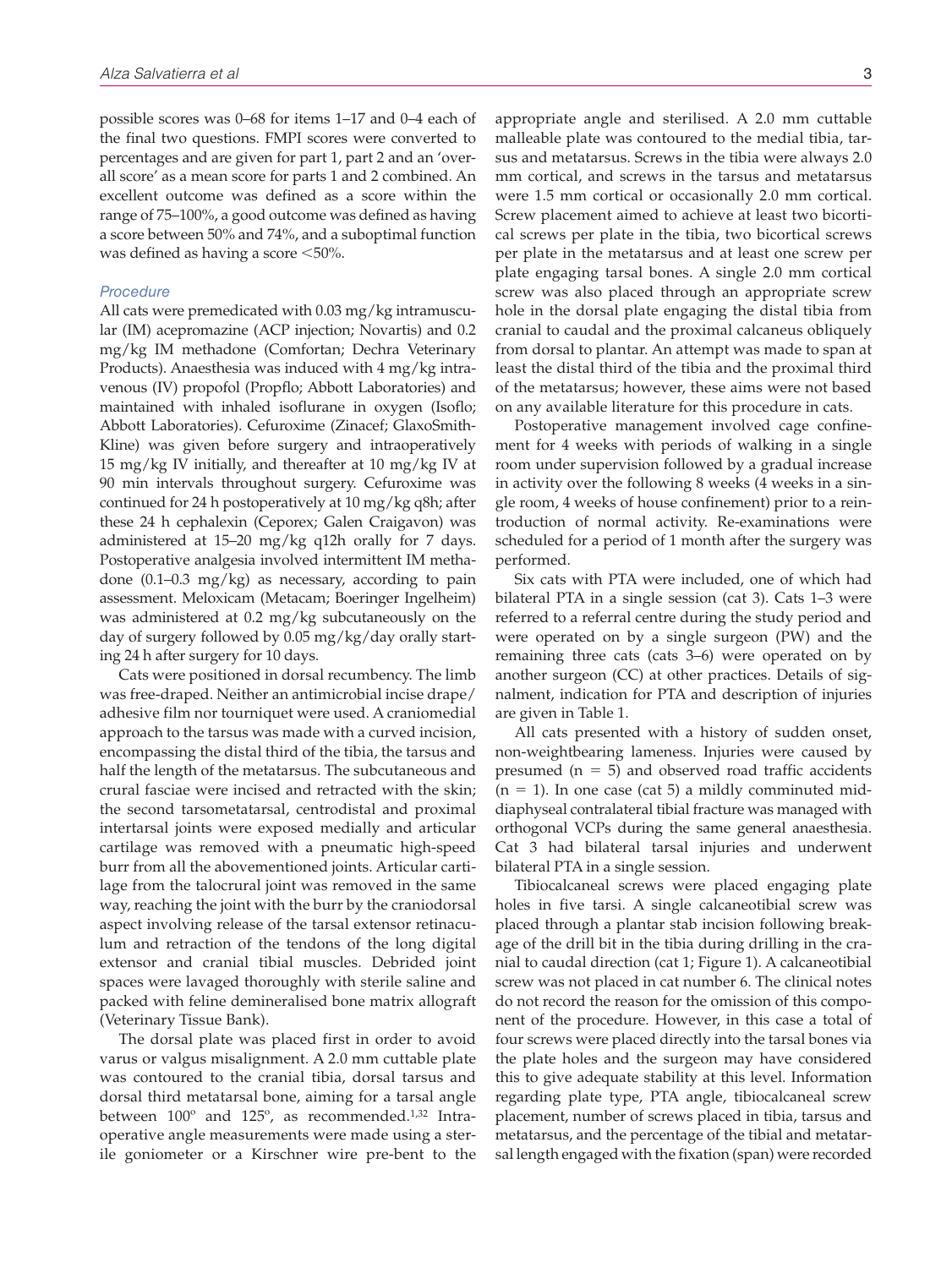| Cat            | <b>Breed</b>                 | Age<br>(years) | Weight<br>(kg) | <b>Sex</b> | <b>Hindlimb</b><br>affected | Cause of the<br>injury   | Injury description                                                                                                |
|----------------|------------------------------|----------------|----------------|------------|-----------------------------|--------------------------|-------------------------------------------------------------------------------------------------------------------|
|                | <b>Siamese</b>               | 2              | 3.8            | F          | R                           | Unwitnessed<br>trauma    | Comminution of the subchondral bone<br>of the talar ridges and tibial distal joint<br>surface                     |
| $\overline{2}$ | <b>Domestic</b><br>shorthair | $\overline{1}$ | 3              | M          |                             | Unwitnessed<br>trauma    | Bimalleolar fracture with moderately<br>displaced luxation of the tibiotalar joint.<br>Failure of ESF             |
| 3              | Abyssinian                   | 5              | 3.9            | F          | $\overline{R}$              | Unwitnessed<br>trauma    | Luxation/subluxation of the talocrural<br>joint with comminuted talar fracture,<br>and lateral malleolar fracture |
| 3              | Abyssinian                   | 5              | 3.9            | F          |                             | Unwitnessed<br>trauma    | Luxation/subluxation of the talocrural<br>joint with comminuted talar fracture                                    |
| 4              | Siamese                      | 11             | 3.2            | F          |                             | Unwitnessed<br>trauma    | Medial and lateral collateral ligament<br>rupture                                                                 |
| 5              | <b>Domestic</b><br>shorthair | 8              | 3.8            | M          | $\overline{R}$              | Road traffic<br>accident | Medial and lateral collateral ligament<br>rupture. Comminuted mid-diaphyseal<br>contralateral tibial fracture     |
| 6              | <b>Domestic</b><br>longhair  | 6              | 4.8            | M          | $\overline{R}$              | Unwitnessed<br>trauma    | Distal tibial open fracture                                                                                       |
| Mean           |                              | 5.4            | 3.8            |            |                             |                          |                                                                                                                   |

**Table 1** Signalment and description of injuries for six cats undergoing pantarsal arthrodesis

 $F =$  female; M = male; R = right; L = left; ESF = external skeletal fixation



**Figure 1** Caudocranial (a) and mediolateral (b) immediate postoperative radiographic views of the right tarsus of cat 1 showing orthogonal veterinary cuttable plates applied to stabilise pantarsal arthrodesis. Note broken drill bit in distal tibia and caudal-to-cranial orientation of calcaneotibial screw and radio-opacity dorsal to the joint consistent with demineralised bone matrix allograft in the caudocranial view

and are given in Table 2. Mean PTA angle was 136° (range 116–166°). The mean number of the screws placed

through the medial plate into each section of the limb were as follows: tibia 2.9 (range 2–3), tarsus 0.9 (range 0–2) and metatarsus 2.4 (range 1–4). The mean number of screws placed through the dorsal plate were as follows: tibia 3.6 (range 3–4), tarsus 0.9 (range 0–2) and metatarsus 2.1 (range 1–3). Mean percentage of bone length spanned by the medial implant was as follows: tibia 26% (range 17–32%) and metatarsus 36% (range 15–51%). Mean percentage of bone length spanned by the dorsal implant was as follows: tibia 36% (range 23– 43%) and metatarsus 33% (range 13–60%). Intraoperative complications were recorded in two cases (cats 1 and 4). Both involved breakage of the drill bit during drilling for the calcaneotibial screws.

Closure of the approach was performed with little concern regarding tension overlying the tibia. However, skin tension was appreciable over the tarsus and proximal metatarsus such that fascial closure was not possible in some cases, in which skin apposition alone was performed. Closure at this level was considered similar to other situations in which plates are applied to the lateral or medial metatarsus (eg, partial tarsal arthrodesis).

Re-check evaluations were performed in cats 1 and 3, at 9 and 29 weeks after surgery, respectively. The other four owners declined recheck evaluation, although the owners reported unremarkable recoveries by telephone during the weeks following surgery. In cats 1 and 3 radiographs revealed no implant-related complications and good progression of arthrodesis rates. Cat 1 showed new cancellous bone bridging in the tarsocrural and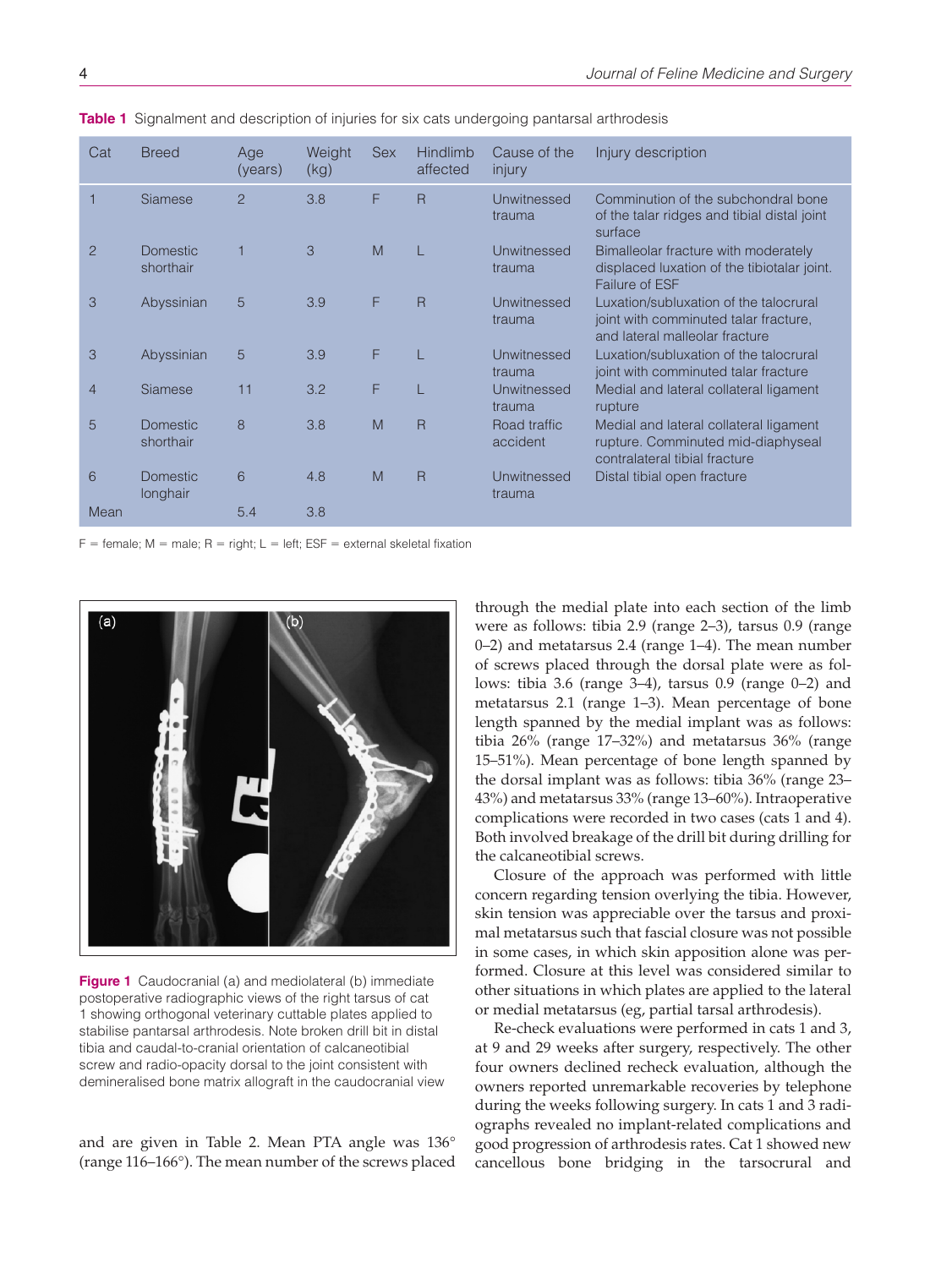| Cat  | Tibiocalcaneal Tarsal<br>screw | angle   | Medial plate             |                              |                       |                               |                                          |                        | Cranial/dorsal plate       |                              |                       |                               |                                   |                               |
|------|--------------------------------|---------|--------------------------|------------------------------|-----------------------|-------------------------------|------------------------------------------|------------------------|----------------------------|------------------------------|-----------------------|-------------------------------|-----------------------------------|-------------------------------|
|      | orientation                    | $\odot$ | Plate type               | Screws<br>placed<br>in tibia | Tibial<br>span<br>(%) | in tarsus<br>Screws<br>placed | metatarsus<br>placed in<br><b>Screws</b> | Metatarsal<br>span (%) | Plate type                 | Screws<br>placed<br>in tibia | Tibial<br>span<br>(%) | in tarsus<br>Screws<br>placed | metatarsus<br>placed in<br>Screws | <b>Metatarsal</b><br>span (%) |
|      | Caudal to<br>cranial           | 116     | $1.5/2.0$ mm<br>econ VCP |                              | 24                    |                               | 4                                        | 5                      | $1.5/2.0$ mm<br><b>VCP</b> |                              | 38                    | $\circ$                       | ო                                 | 60                            |
|      | Cranial to<br>caudal           | 127     | .5/2.0 mm<br>econ VCP    |                              | 32                    |                               | 2                                        | 36                     | $1.5/2.0$ mm<br><b>VCP</b> | 4                            | 43                    |                               | 2                                 | 36                            |
|      | Cranial to<br>caudal           | 132     | .5/2.0 mm<br>econ VCP    |                              | 28                    |                               | ო                                        | 42                     | $1.5/2.0$ mm<br><b>VCP</b> |                              | $\frac{1}{4}$         |                               | ო                                 | 33                            |
|      | Cranial to<br>caudal           | 129     | .5/2.0 mm<br>recon VCP   |                              | 80                    |                               | ო                                        | 48                     | $1.5/2.0$ mm<br><b>VCP</b> | 4                            | $\frac{1}{4}$         |                               | ო                                 | 37                            |
|      | Cranial to<br>caudal           | 39      | .5/2.0 mm<br>econ VCP    |                              | 22                    | $\overline{\mathcal{C}}$      |                                          | $\frac{3}{4}$          | $1.5/2.0$ mm<br><b>VCP</b> | 3                            | 30                    | 2                             |                                   | 24                            |
|      | Cranial to<br>caudal           | 166     | .5/2.0 mm<br>econ VCP    |                              | 32                    |                               | N                                        | 5                      | $1.5/2.0$ mm<br><b>VCP</b> | 3                            | 33                    |                               | $\overline{\mathcal{C}}$          | က္                            |
|      | None placed                    | 143     | .5/2.0 mm<br>econ VCP    |                              |                       | $\overline{\mathsf{c}}$       | 2                                        | $\infty$               | $1.5/2.0$ mm<br><b>VCP</b> | 3                            | 23                    | $\overline{\mathcal{C}}$      |                                   | 25                            |
| Mean |                                | 136     |                          | 2.9                          | 26                    | 0.9                           | 2.4                                      | 36                     |                            | 3.6                          | 36                    | 0.9                           | $\overline{21}$                   | 33                            |
|      |                                |         |                          |                              |                       |                               |                                          |                        |                            |                              |                       |                               |                                   |                               |

Table 2 Data taken from postoperative images **Table 2** Data taken from postoperative images

Tarsal angle is the angle measured in immediate postoperative mediolateral radiographs between long axis of tibia and long axis of metatarsal. Tibial/metatarsal span refers to the length of plate overlying bone/<br>Ingth of b Tarsal angle is the angle measured in immediate postoperative mediolateral radiographs between long axis of tibia and long axis of metatarsal. Tibial/metatarsal span refers to the length of plate overlying bone/ length of bone measured along the long axis × 100 VCP = veterinary cuttable plate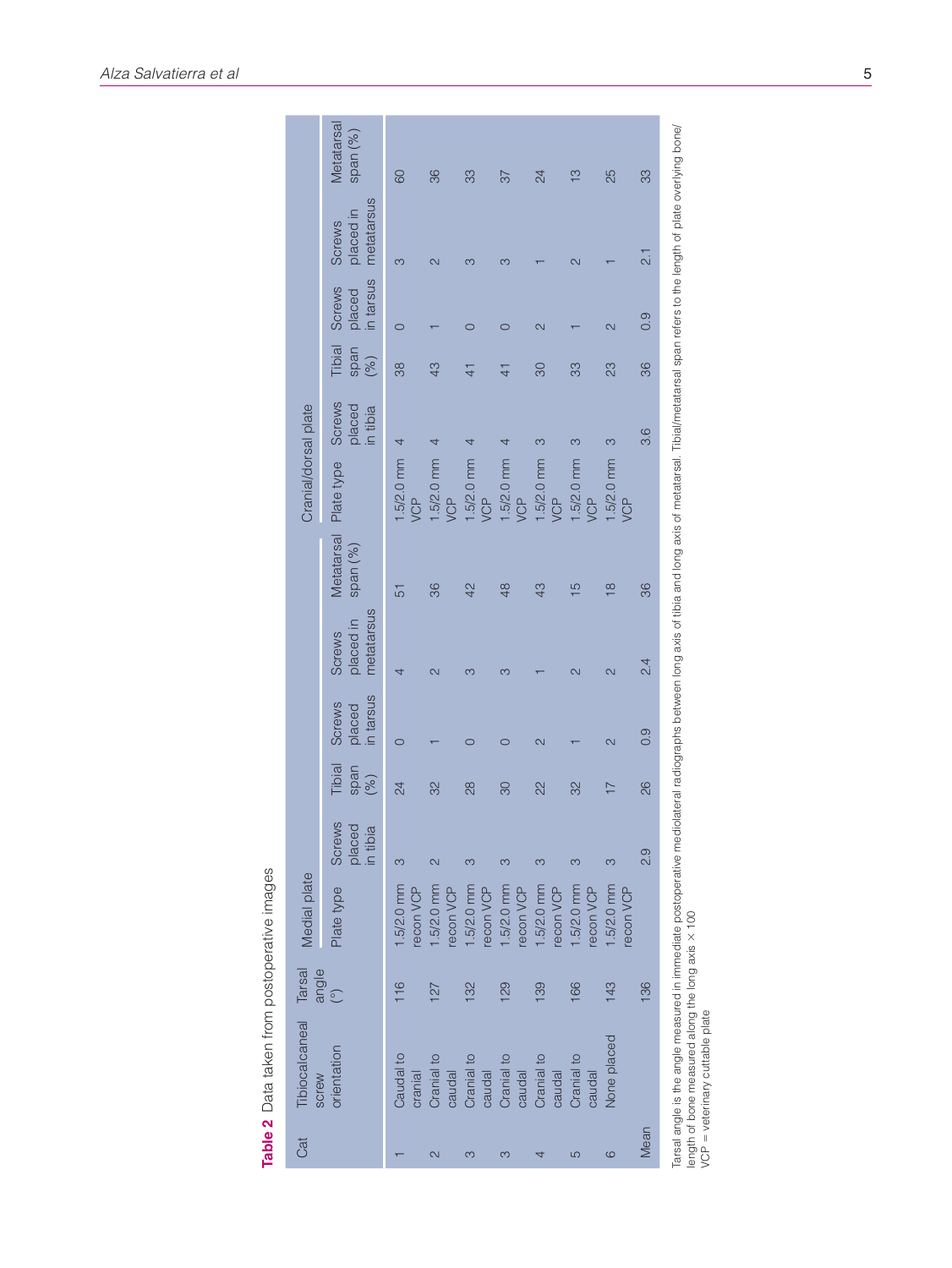

**Figure 2** Caudocranial (a) and mediolateral (b) radiographic views of the left tarsus of cat 3 14 months following surgery. The head of the screw in the medial plate engaging the metatarsal bases was protruding from the skin. This screw is larger than the other screws in the metatarsals (2.0 mm vs 1.5 mm), which may have contributed to the development of this complication

tarsometatarsal joint spaces, but joint spaces were still visible; cat 3 showed solid fusion of the tarsocrural and tarsometatarsal joints with modelling of bone and loss of subchondral bone plate. PTA angles were assessed on the follow-up radiographs: PTA angle for cat 1 was 118°; for cat 3 the left PTA angle was 131° and the right PTA angle was 123°. Orthopaedic examination of cat 1 9 weeks postoperatively revealed no hindlimb lameness with no discomfort on palpation and no instability on manipulation of the PTA. Cat 3 had a reportedly uneventful recovery and returned to normal outdoor activity but was presented 28 weeks following surgery for worsening of hindlimb function from 16 weeks postoperatively. Examination of this cat revealed moderate right hindlimb lameness with no discomfort or instability on palpation and manipulation of either PTA surgical site. A firm linear mass was palpable in the region of the right common calcaneal tendon proximally. Ultrasound examination (5–13 MHz linear array transducer [Logiq 9; GE Healthcare]) of the soft tissues caudal to the right crus revealed heterogeneous echogenicity and a focal loss of the normal myofibre pattern at the level of the myotendinous junction, alongside ill-defined hyperechoic areas, which suggested fibrosis; this was considered to be consistent with myotendinopathy of the right



**Figure 3** Caudocranial (a) and mediolateral (b) radiographic views of the left tarsus of cat 3 14 months following surgery immediately following removal of the medial plate. The mediolateral image, in particular, allows assessment of progression of arthrodesis, which appears to be complete at all joint levels. Removal of the dorsal plate was not considered necessary and therefore was not performed

gastrocnemius musculotendinous unit. Involvement of the other components of the common calcaneal tendon was uncertain. Further investigation or treatment was declined at that stage and management continued with intermittent oral meloxicam. Exercise management recommended for both cases was a further 4 weeks of confinement to the house prior to a reintroduction of outdoor activity.

Cat 3 experienced a further complication approximately 13 months following surgery when the owners noticed the exposure of a screw head on the medial aspect of the left tarsus (Figure 2). Skin around the screw head appeared healthy. The protruding screw was a 2.0 mm screw in the medial plate and through the metatarsal bases. This complication was treated by removal of the medial plate and screws; the protruding screw was found not to have loosened (Figure 3). The dorsal plate was left in situ. During anaesthesia for removal of the medial plate from the left PTA, the owners gave permission for surgical exploration of the right gastrocnemius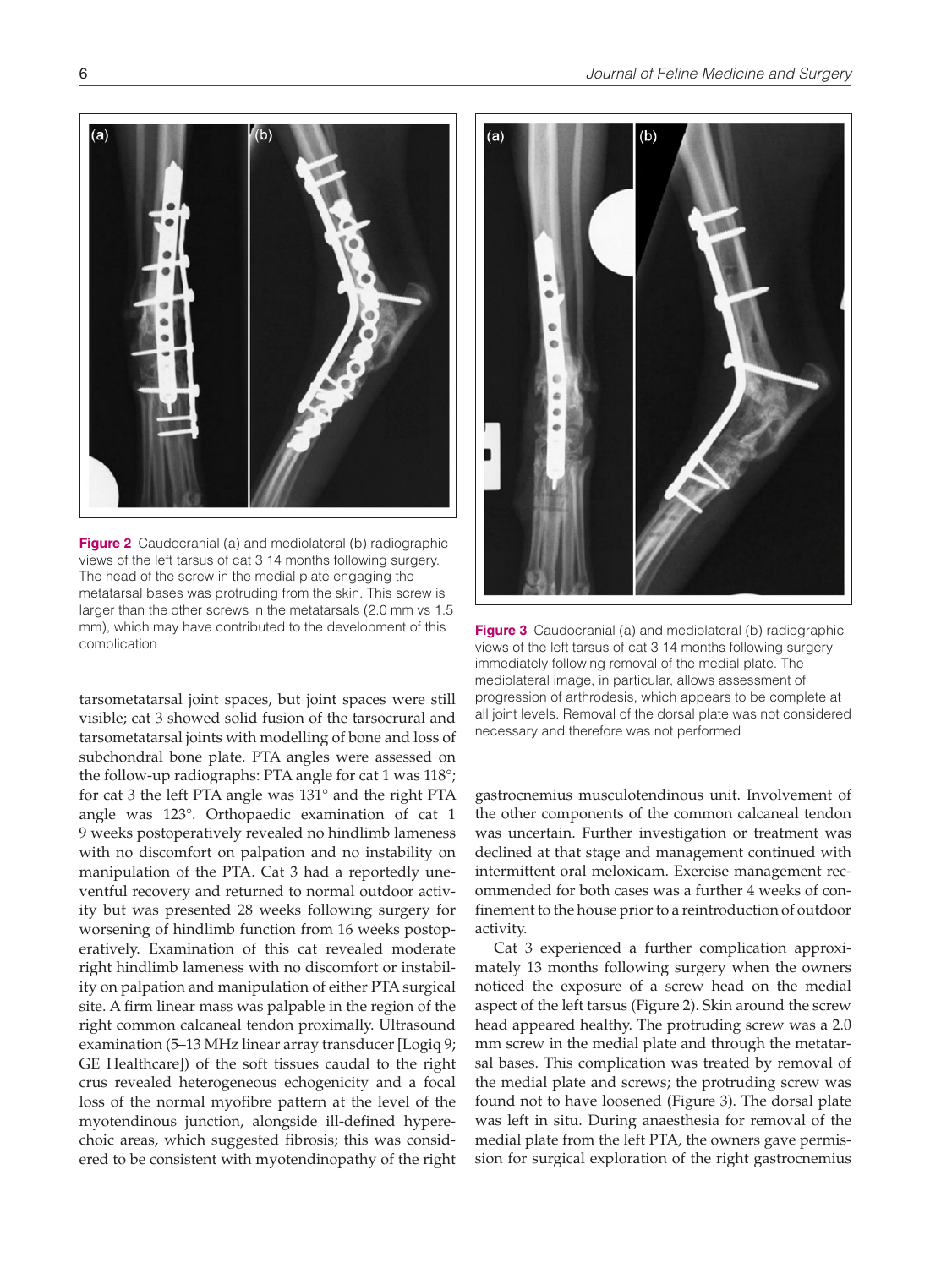**Table 3** Results of telephone questionnaires (Feline Musculoskeletal Pain Index [FMPI]) performed for six cats following pantarsal arthrodesis by orthogonal veterinary cuttable plating

| Cat            | Time to<br>follow-up<br>(months) | <b>FMPI</b><br>part 1 | <b>FMPI</b><br>part 2 | <b>FMPI</b><br>total |
|----------------|----------------------------------|-----------------------|-----------------------|----------------------|
|                | 7.0                              | 80.9                  | 87.5                  | 81.6                 |
| $\overline{2}$ | 7.0                              | 94.1                  | 100.0                 | 94.7                 |
| 3              | 16.0                             | 95.6                  | 100.0                 | 96.1                 |
| $\overline{4}$ | 8.0                              | 92.7                  | 100.0                 | 93.4                 |
| 5              | 9.0                              | 97.1                  | 100.0                 | 97.4                 |
| 6              | 6.0                              | 92.7                  | 87.5                  | 92.1                 |
| Mean           | 8.8                              | 92.2                  | 95.8                  | 92.3                 |

muscles and tendon of insertion. Grossly there was significant replacement of normal muscle with tough pale tissue considered to represent fibrous degeneration. The abnormal gastrocnemius tendon of insertion was resected from the level of the distal third of the tibia up to and including the majority of the fibrous gastrocnemius muscles, preserving the combined (biceps femoris, gracilis, semitendinosus) and superficial digital flexor tendons within the common calcaneal tendon. Histopathology was not performed. The owners were contacted by telephone 2 weeks following the second surgery, at which stage they reported a rapid restoration of symmetrical hindlimb function despite discontinuation of non-steroidal anti-inflammatory drugs. The owners were contacted for completion of the FMPI questionnaire 10 weeks following the second surgery, which was 16 months following the initial bilateral single-session PTA.

FMPI assessment was performed for all six cats a mean 8.8 months (range 6.0–16.0 months) following surgery. Results of the FMPI assessments are given in Table 3. Mean score for part 1 was 92.2% (range 80.9–97.1%). Mean score for part 2 was 95.8% (range 87.5–100%). Mean score for the overall score was 92.3% (range 81.6–97.4%). For all cats scores in part 1 were lowest for activities related to jumping and lying/sitting down. The cat with the lowest overall FMPI score was cat 1.

#### **Discussion**

This case series documents orthogonal plating using VCPs as an alternative for PTA in cats with talocrural injuries. The technique showed good long-term outcomes in terms of limb function and comfort. Outcomes assessed by FMPI questionnaires appeared consistent with subjective outcomes reported for a percutaneous technique of dorsal plating for PTA in cats,<sup>3</sup> and superior to the outcome in a previous report of canine PTA in which fewer than 50% of cases returned to pain-free limb function according to telephone contact and use of subjective owner questionnaires.<sup>16</sup>

The optimal angle of PTA in cats has been suggested to be 100-125°.<sup>1,32</sup> This may have been extrapolated from the tarsal standing angle for this species. However, we are unaware of studies demonstrating the importance of PTA within this range. We used the quoted range for PTA planning, rather than measuring the standing angle of the contralateral limb, although the latter method might be superior to achieve a bespoke angle for each individual. Given the potential to contour implants for each individual cat, matching the PTA angle to the standing angle of the contralateral tarsus is an option using the described orthogonal plating technique. It is difficult to be certain why a large range of postoperative tarsal angles was achieved, given the target of 100–125º. Given the relatively low stiffness of VCPs, loss of the angled contouring of the dorsal plate may have been associated with screw application. In the current study, FMPI results appeared to be unrelated to tarsal angle, with the highest FMPI outcome scores in case 5 in which tarsal angle was 166º, well outside the quoted optimal range. While achieving a natural standing angle still remains an appropriate aim, good hindlimb function in cats may be achieved through a larger range of tarsal angles than previously thought.

From these results no recommendations can be made for optimal metatarsal and tibial span and number of screws that should be placed in each bone; however, we recommend a span to encompass at least a third of the tibia and a third of the metatarsus to reduce implant strain and the potential for bone failure (particularly in the situation of the metatarsus distal to the final screw).

Intraoperative complications were observed twice, both involving breakage of drill bits during placement of tibiocalcaneal screws. Placing a positional screw between the distal tibia and calcaneus has been recommended to provide more mechanical stability and protection against plate failure in PTA in dogs, as in the absence of such a screw there is little opportunity for fixation of the calcaneus.11 The calcaneus increases the working distance of the tarsal extensor muscles, and likely undergoes significant force during activity, which may contribute to ongoing instability of the talocalcaneal and calcaneoquartal joints. There is no specific requirement for the screw to be placed tibiocalcaneal vs calcaneotibial. Technically, it is simpler to place the screw from the plantar aspect of the calcaneus. However, calcaneotibial screw placement requires an additional surgical approach, and carries the risk of interference between the screw tip and dorsal plate. It is likely that the intraoperative complication of drill bit failure results from attempts to direct a 1.5 mm drill bit into the optimal location in the dense bone of the calcaneus having purchased the centre of the distal tibia. Another factor implicated in drill bit failure is repeat use of drill bits. There are no studies that describe the incidence of drill bit failure in veterinary orthopaedics,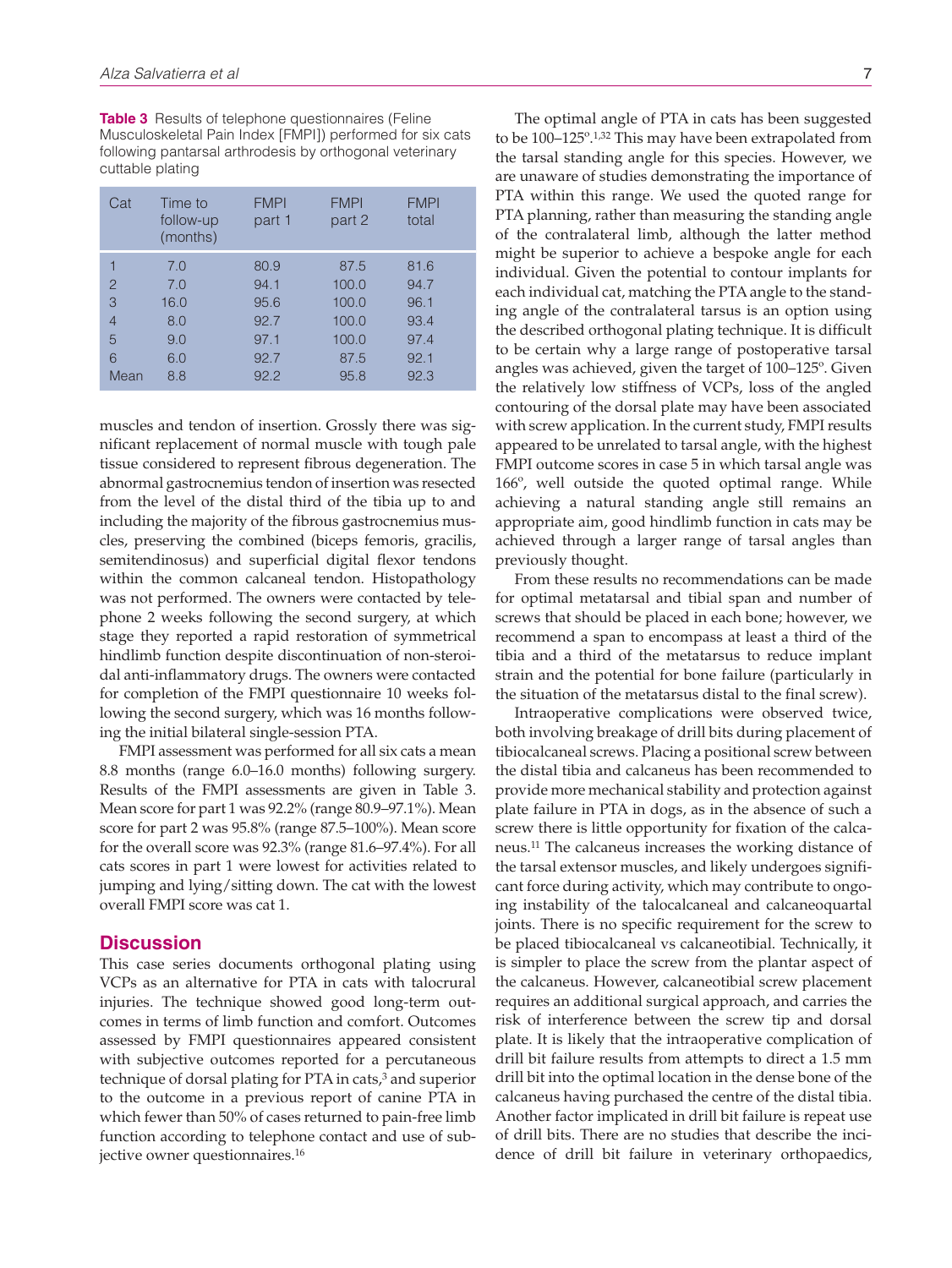while in human orthopaedic surgery one study revealed that drill bits were the instrument with largest proportion of breakage.<sup>33</sup>

The low profile of the 2.0 mm VCP may help to minimise soft tissue tension during closure of the surgical site and therefore reduce the risk of wound dehiscence and secondary postoperative infection, which has been previously reported with the use of DCPs for arthrodesis.34 Nonetheless, the presence of two plates undoubtedly increases risk of skin tension in this site; it may be assumed that tension in the skin overlying the screw head on the left tarsus in cat 3 contributed to its emergence through the skin several months following surgery. Wound dehiscence was observed in one case in a previous series of 11 PTAs in cats, $3$  despite a percutaneous soft-tissue sparing approach, but was not seen in the present cases. The larger head of the 2.0 mm screw at the level of the metatarsal bases was more prominent than the adjacent 1.5 mm screws. This may have contributed to a focal increase in skin tension, resulting in emergence of the screw head over time. It is reasonable to place a 2.0 mm screw at this level as opposed to a 1.5 mm screw, given the significantly greater dorsoplantar dimensions of the metatarsal bases in comparison with the metatarsal bodies. However, the increased screw size may not significantly increase the overall construct strength in this situation, as sufficient metatarsal screws may be placed in parallel (in the same plate) or orthogonally (in the orthogonal plate).

Another reported soft tissue complication of PTA in dogs is plantar necrosis.13 This complication involves devitalisation of digital skin particularly medially. The arterial supply to the plantar aspect of the hindpaw is similar in the dog and cat, with the primary supply being via two arteries: the perforating metatarsal artery (originating from the dorsal pedal artery and passing between the bases of the second and third metatarsal bones) and the caudal branch of the saphenous artery. Plantar necrosis was hypothesised to occur as a result of trauma to the perforating metatarsal artery, which is vulnerable dorsomedially at the level of the metatarsal bases.13 This complication has not been reported in cats, to our knowledge. Despite a relatively extensive approach to this region, and application of dorsal and medial plates, there were no instances of plantar necrosis in the cases reported in this series. It is possible that the arterial supply via the caudal branch of the saphenous artery is more robust in the cat and that trauma to the perforating metatarsal artery is of less concern in this species; however, this is merely conjecture.

Delayed union was suggested to be the major factor in implant failure in one study of canine PTA.16 Insufficient stability may result in an increased time to arthrodesis and subsequent cyclical failure of the construct.<sup>16</sup> Orthogonal plating has been shown to be biomechanically beneficial for fracture stabilisation, but orthogonal plating for PTA has not been biomechanically tested.22 Theoretically, orthogonal plating reduces the plate strain and increases the implant stiffness, and the medial plate is edge-loaded. This should increase the area moment of inertia and the longevity of the implants, helping to prevent the implant failure of the dorsal plate, which is subjected to significant compressive bending forces when weight is placed on the limb. No instances of failure of union, and no instances of implant failure were recorded in the three tarsi with radiographic follow-up in the present series of feline PTA. It is thought that the mechanical construct described is therefore appropriate for this procedure in cats. A further advantage to medial plating is that it allows placement of screws in the bases of all metatarsals, rather than just the third metatarsal, as with dorsal fixation alone. The third metatarsal was suggested to undergo maximal stress in cases with a dorsal plate.14

External coaptation has been recommended following PTA to provide adjunctive stability and to relieve stress on the primary fixation.<sup>16</sup> However, it has been reported that external coaptation with a polyurethane cast has a high incidence of soft-tissue injuries.29 External coaptation was not performed in any cases of PTA in cats in a previous study, $3$  or in the current study. We consider that the orthogonal plating technique using VCPs for PTA in cats, as performed in this study, provides sufficient stability to achieve arthrodesis in the absence of the requirement for postoperative external coaptation, therefore avoiding the risk of associated complications.

Long-term postoperative complications were recognised only in cat 3, the case of single-session bilateral PTA. In one report of chronic gastrocnemius tendinopathy in the dog following PTA, the aetiopathogenesis was suggested to be altered tension resulting in fibroid metaplasia in the musculotendinous unit of the gastrocnemius.13 There was no report of its management in the single reported case in that study.13 Pathology of the gastrocnemius myotendinous unit was also reported in 3/13 dogs undergoing PTA, one of which underwent transection of the common calcaneal tendon with a resulting improvement in limb function.<sup>11</sup> In the current series, diagnosis of gastrocnemius myotendinopathy was performed ultrasonographically, and treatment by excision of the affected tissue appeared to result in a significant improvement in function. In the cat the soleus muscle (originating on the fibular head and merging with the lateral part of the gastrocnemius muscle or tendon, and absent in the dog) is an important extensor of the hock. We presume that excision of the fibrous tissue within the common calcaneal tendon was likely distal to the merging of this muscle with the lateral part of gastrocnemius as no division was evident. Predisposing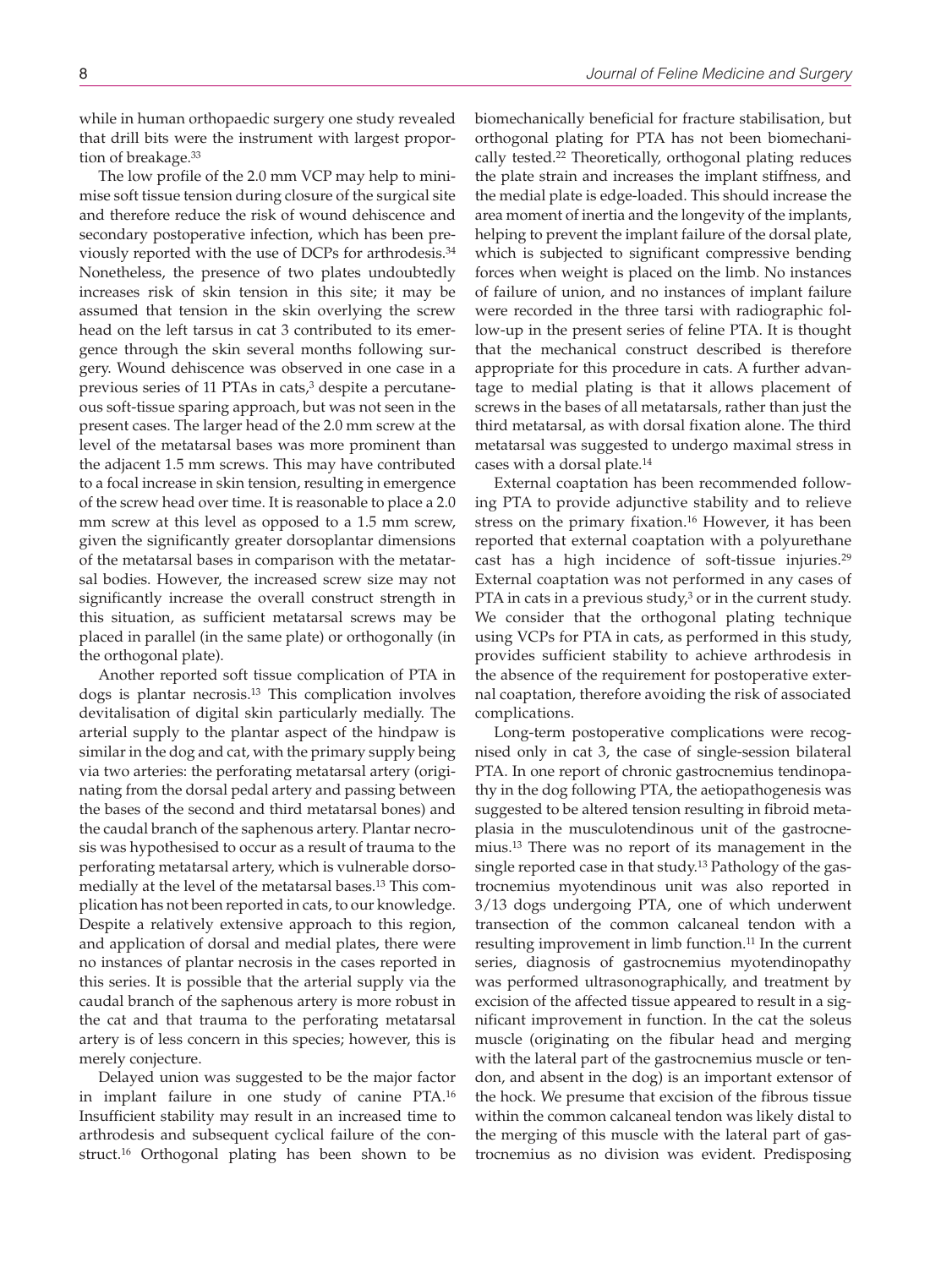factors for gastrocnemius tendinopathy following PTA are yet to be determined.

The complication of protrusion of a screw head from the skin in cat 3 resulted in concerns regarding the potential for introduction of infection, implant-associated biofilm/glycocalyx formation and osteomyelitis. However, the skin in the region of the screw head appeared healthy, with no evidence of infection. Implant removal resulted in uneventful healing of the skin. We are aware of no other cases in the literature of single-session bilateral PTA in a cat. Given that both major complications in this series were seen in the only cat with single-session bilateral surgery it may be prudent to suggest that this be avoided where possible.

Functional scores in all cases were favourable, indicating very good outcomes in terms of ability of the cat to perform normal feline activities and absence of pain in the affected limb. Jumping and sitting/lying down were recognised as the most commonly affected functions obtaining lower scores than other functions following feline PTA in this case series, although this is likely to be a feature of PTA, regardless of the mechanism by which it is achieved, owing to the loss of motion of the hock. It is unclear why cat 1 had a significantly lower overall FMPI outcome score.

Limitations of this study include its retrospective nature, resulting in incomplete clinical and radiographic follow-up, and the small number of cases reported with no comparator. Further studies should aim to compare the various forms of fixation described for feline PTA to inform decision-making when performing this technique and further study on the optimal PTA angle for cats.

### **Conclusions**

PTA was performed using orthogonal plating (VCPs), resulting in good outcomes in seven cases (six cats). Excision of the gastrocnemius tendon resulted in resolution of lameness in a single case with gastrocnemius tendinopathy following feline PTA.

**Conflict of interest** The authors declared no potential conflicts of interest with respect to the research, authorship, and/ or publication of this article.

**Funding** The authors received no financial support for the research, authorship, and/or publication of this article.

#### **References**

- 1 Scott HW and McLaughlin R. **Fractures and disorders of the hind limb**. In: Scott HW and McLaughlin R (eds). Feline orthopedics. London: Manson Publishing, 2007, pp 167–260.
- 2 McKee WN. **Intractably painful joints**. In: Houlton JEF and Collinson RW (eds). Manual of small animal arthrology. Cheltenham: British Small Animal Veterinary Association, 1994, pp 115–134.
- 3 Fitzpatrick N, Sajik D and Farrell M. **Feline pan tarsal arthrodesis using pre-contoured dorsal plates applied according to the principles of percutaneous plate arthrodesis**. *Vet Comp Orthop Traumatol* 2013; 26: 399–407.
- 4 DeCamp CE, Martinez SA and Johnston SA. **Pantarsal arthrodesis in dogs and a cat: 11 cases (1983–1991)**. *J Am Vet Med Assoc* 1993; 203: 1705–1707.
- 5 Fitzpatrick NM and Riordan O. **Tarsal arthrodesis following traumatic fracture/luxation in cats: 16 partial and 12 pantarsal arthrodeses.** Proceedings of the BSAVA Congress; 2004 April 1–4; Birmingham, England. Gloucester: BSAVA, 2004, p 573.
- 6 Theoret M and Moens NMM. **The use of veterinary cuttable plates for carpal and tarsal arthrodesis in small dogs and cats**. *Can Vet J* 2007; 48: 165–168.
- 7 Gorse MJ, Earley TD and Aron DN. **Tarsocrural arthrodesis: long-term functional results**. *J Am Anim Hosp Assoc* 1991; 27: 231–235.
- 8 Yardımcı C, Özak A and Özlem Nisbet H. **Surgical correction of a bilateral congenital tarsal hyperextension deformity in a cat**. *Vet Comp Orthop Traumatol* 2015; 28: 364–369.
- 9 Yardımcı C, Özak A, Önyay T, et al. **Management of traumatic tarsal luxations with transarticular external fixation in cats**. *Vet Comp Orthop Traumatol* 2016; 29: 232–238.
- 10 Piermattei DL, Flo GL and DeCamp CE. **Fractures of the tibia and fibula**. In: Piermattei DL, Flo GL and DeCamp CE (eds). Brinker, Piermattei, and Flo's Handbook of small animal orthopaedics and fracture repair. 4th ed. Philadelphia, PA: Saunders Elsevier, 2006, pp 633–660.
- 11 McKee WM, May C, Macias C, et al. **Pantarsal arthrodesis with a customised medial or lateral bone plate in 13 dogs**. *Vet Rec* 2004; 154: 165–170.
- 12 Guillou RP, Frank JD, Sinnott MT, et al. **In vitro mechanical evaluation of medial plating for pantarsal arthrodesis in dogs**. *Am J Vet Res* 2008; 69: 1406–1412.
- 13 Roch SP, Clements DN, Mitchell RA, et al. **Complications following tarsal arthrodesis using bone plate fixation in dogs**. *J Small Anim Pract* 2008; 49: 117–126.
- 14 McCartney W, MacDonald B, Comiskey D, et al. **Pantarsal arthrodesis using a plantar plate: finite element analysis of plate position and preliminary results of four cases**. *Int J Appl Res Vet Med* 2010; 8: 65–72.
- 15 Voss K, Langley-Hobbs SJ and Montavon PM. **Tarsal joint**. In: Montavon PM, Voss K and Langley-Hobbs SJ (eds). Feline orthopedic surgery and musculoskeletal disease. Philadelphia: Saunders Elsevier, 2009, pp 507–525.
- 16 Klause SE, Piermattei DL and Schwarz PD. **Tarsocrural arthrodesis: complications and recommendations**. *Vet Comp Orthop Traumatol* 1989; 3: 119–124.
- 17 Piermattei D, Flo G and DeCamp C. **Delayed union and nonunion**. In: Piermattei DL, Flo GL and DeCamp CE (eds). Brinker, Piermattei, and Flo's handbook of small animal orthopedics and fracture repair. 4th ed. Philadelphia, PA: Saunders, 2006, pp 170–200.
- 18 Brüse S, Dee J and Prieur WD. **Internal fixation with a veterinary cuttable plate in small animals**. *Vet Comp Orthop Traumatol* 1989; 1: 40–46.
- 19 Gentry SJ, Taylor RA and Dee JF. **The use of veterinary cuttable plates: 21 cases**. *J Am Anim Hosp Assoc* 1993; 29: 455–459.